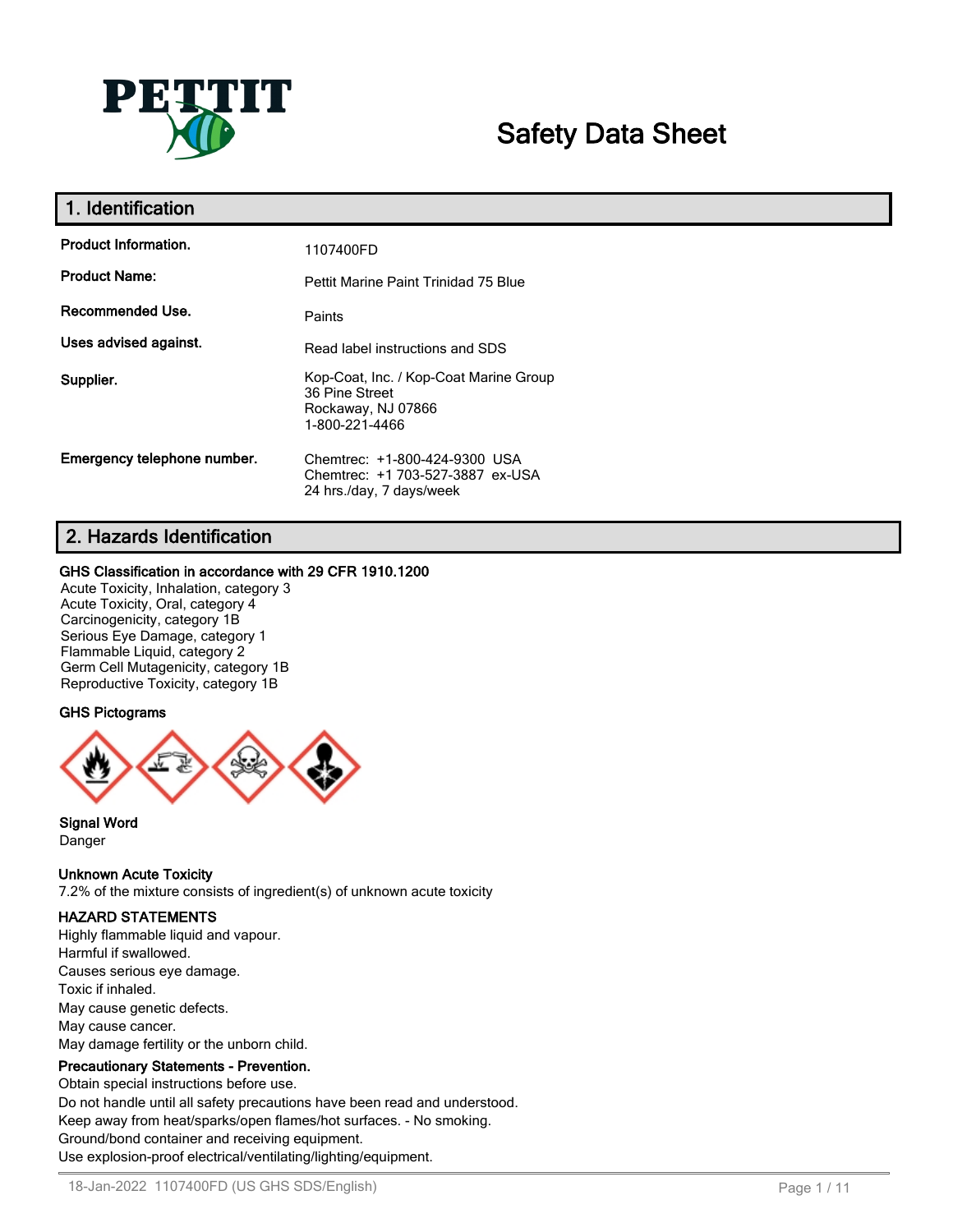Use only non-sparking tools.

Take precautionary measures against static discharge.

Avoid breathing dust/fume/gas/mist/vapors/spray.

Wash face and hands and any exposed skin thoroughly after handling.

Do not eat, drink or smoke when using this product.

Use only outdoors or in a well-ventilated area.

Wear protective gloves/protective clothing/eye protection/face protection

#### **Precautionary Statements - Response.**

If swallowed: Call a poison center/doctor if you feel unwell.

If on skin (or hair): Take off immediately all contaminated clothing. Rinse skin with water/shower.

If inhaled: Remove person to fresh air and keep comfortable for breathing.

If in eyes: Rinse cautiously with water for several minutes. Remove contact lenses, if present and easy to

do. Continue rinsing.

If exposed or concerned: Get medical advice/attention.

Immediately call a poison center/doctor.

Immediately call a poison center/doctor.

Rinse mouth.

In case of fire: Use  $CO<sub>2</sub>$  dry chemical or foam to extinguish.

#### **Precautionary Statements - Storage.**

Store in a well-ventilated place. Keep container tightly closed. Store in a well-ventilated place. Keep cool.

Store locked up.

#### **Precautionary Statements - Disposal.**

Dispose of contents in accordance with local/regional/national/international regulations.

# **3. Composition/Information on Ingredients**

| <b>Chemical Name</b>                        | CAS-No.        | <u>Wt. %</u> |
|---------------------------------------------|----------------|--------------|
| Cuprous oxide                               | 1317-39-1      | 50-75        |
| Heavy aromatic naphtha                      | 64742-94-5     | $2.5 - 10$   |
| Parachlorobenzotrifluoride                  | 98-56-6        | $2.5 - 10$   |
| <b>Titanium Dioxide</b>                     | 13463-67-7     | $2.5 - 10$   |
| Solvent naphtha (petroleum), light aromatic | 64742-95-6     | $2.5 - 10$   |
| Zinc oxide                                  | 1314-13-2      | $1.0 - 2.5$  |
| 1,2,4-TRIMETHYLBENZENE                      | $95 - 63 - 6$  | $1.0 - 2.5$  |
| Cupric Oxide                                | 1317-38-0      | $1.0 - 2.5$  |
| <b>XYLENE</b>                               | 1330-20-7      | $1.0 - 2.5$  |
| Copper (as Cu Dust & Mists)                 | 7440-50-8      | $1.0 - 2.5$  |
| Naphthalene                                 | $91 - 20 - 3$  | $0.1 - 1.0$  |
| Ethyl Benzene                               | $100 - 41 - 4$ | $0.1 - 1.0$  |
| N-METHYL-2-PYRROLIDONE                      | 872-50-4       | $0.1 - 1.0$  |
|                                             |                |              |

The exact percentage (concentration) of composition has been withheld as a trade secret.

# **4. First-aid Measures**

#### **Description of first-aid measures.**

#### **General advice.**

Move victim to a safe isolated area. When symptoms persist or in all cases of doubt seek medical advice. Call a poison control center or doctor for treatment advice.

#### **Inhalation.**

Move to fresh air. Apply artificial respiration if victim is not breathing. Call a poison control center or doctor for treatment advice.

#### **Skin contact.**

Wash off immediately with soap and plenty of water. Remove all contaminated clothes and shoes. Remove and wash contaminated clothing before re-use. Call a poison control center or doctor for treatment advice.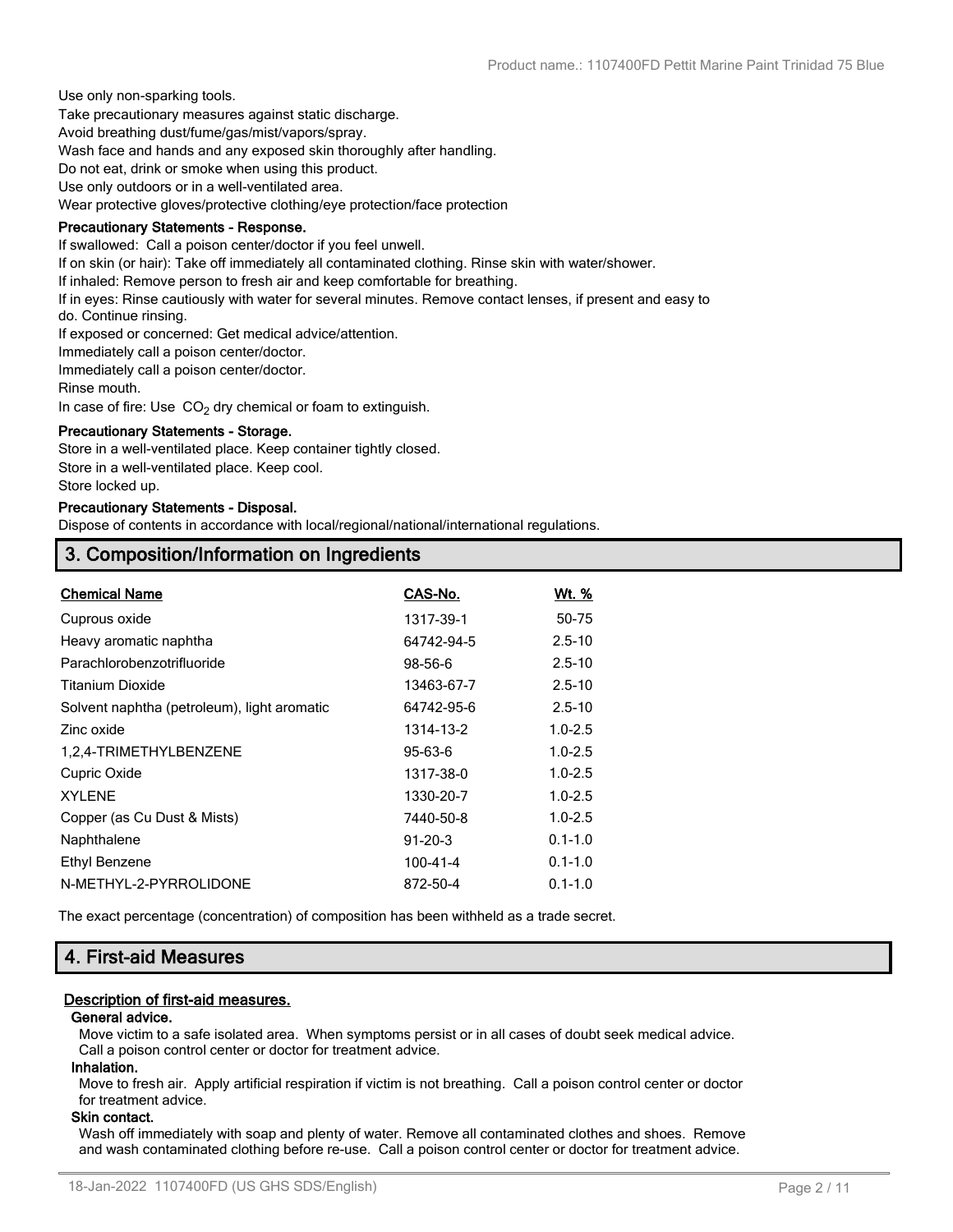#### **Eye contact.**

Immediately flush with plenty of water. After initial flushing, remove any contact lenses and continue flushing for at least 15 minutes. Call a poison control center or doctor for treatment advice.

#### **Ingestion.**

Do not induce vomiting unless directed to do so by a physician or poison control center. Never give anything by mouth to an unconscious person. If swallowed, call a poison control center or doctor immediately.

#### **Symptoms.**

See Section 2 and Section 11, Toxicological effects for description of potential symptoms.

#### **Notes to physician.**

Treat symptomatically.

# **5. Fire-fighting Measures**

#### **Extinguishing media.**

#### **Suitable extinguishing media.**

Use:. Dry powder. Alcohol-resistant foam. Carbon dioxide  $(CO<sub>2</sub>)$ . Water may be used to cool and prevent the rupture of containers that are exposed to the heat from a fire.

#### **Extinguishing media which shall not be used for safety reasons.**

Water may be unsuitable for extinguishing fires.

#### **Special hazards arising from the substance or mixture.**

Vapors may travel to areas away from work site before igniting/flashing back to vapor source. Thermal decomposition can lead to release of irritating and toxic gases and vapors. Most vapors are heavier than air. Vapors may spread along ground and collect in low or confined areas (sewers, basements, tanks). Vapors may travel to source of ignition and flash back. Air/vapor mixtures may explode when ignited. Containers may explode when heated.

#### **Advice for firefighters.**

Evacuate personnel to safe areas.As in any fire, wear self-contained breathing apparatus pressure-demand, MSHA/NIOSH (approved or equivalent) and full protective gear.

# **6. Accidental Release Measures**

## **Personal precautions, protective equipment and emergency procedures.**

#### **Personal precautions.**

Avoid contact with skin, eyes and clothing. Ensure adequate ventilation, especially in confined areas. All equipment used when handling the product must be grounded. Eliminate all ignition sources (no smoking, flares, sparks or flames in immediate area). Wear protective gloves/clothing and eye/face protection. Stop all work that requires a naked flame, stop all vehicles, stop all machines and equipment that may cause sparks or flames. Do not breathe vapors or spray mist. Avoid exceeding of the given occupational exposure limits (see section 8). Thoroughly decontaminate all protective equipment after use.

#### **Advice for emergency responders.**

Refer to protective measures listed in sections 7 and 8. Use personal protection recommended in Section 8.

#### **Environmental precautions.**

Prevent further leakage or spillage if safe to do so. Do not allow material to contaminate ground water system. Prevent entry into waterways, sewers, basements or confined areas. See Section 12 for additional Ecological information.

#### **Methods and materials for containment and cleaning up.**

#### **Methods for Containment.**

Absorb with earth, sand or other non-combustible material and transfer to containers for later disposal. Prevent further leakage or spillage if safe to do so. Pick up and transfer to properly labeled containers. Clean contaminated surface thoroughly. Ground and bond containers when transferring material. Take precautionary measures against static discharges. Use personal protective equipment. Remove all sources of ignition.

#### **Methods for cleaning up.**

Prevent further leakage or spillage if safe to do so. Keep away from open flames, hot surfaces and sources of ignition. Keep in suitable and closed containers for disposal. All equipment used when handling the product must be grounded. Keep combustibles (wood, paper, oil, etc) away from spilled material. Ventilate the area. Use personal protective equipment as required. Shut off ignition sources; including electrical equipment and flames. Clean contaminated objects and areas thoroughly while observing environmental regulations. Never return spills in original containers for re-use.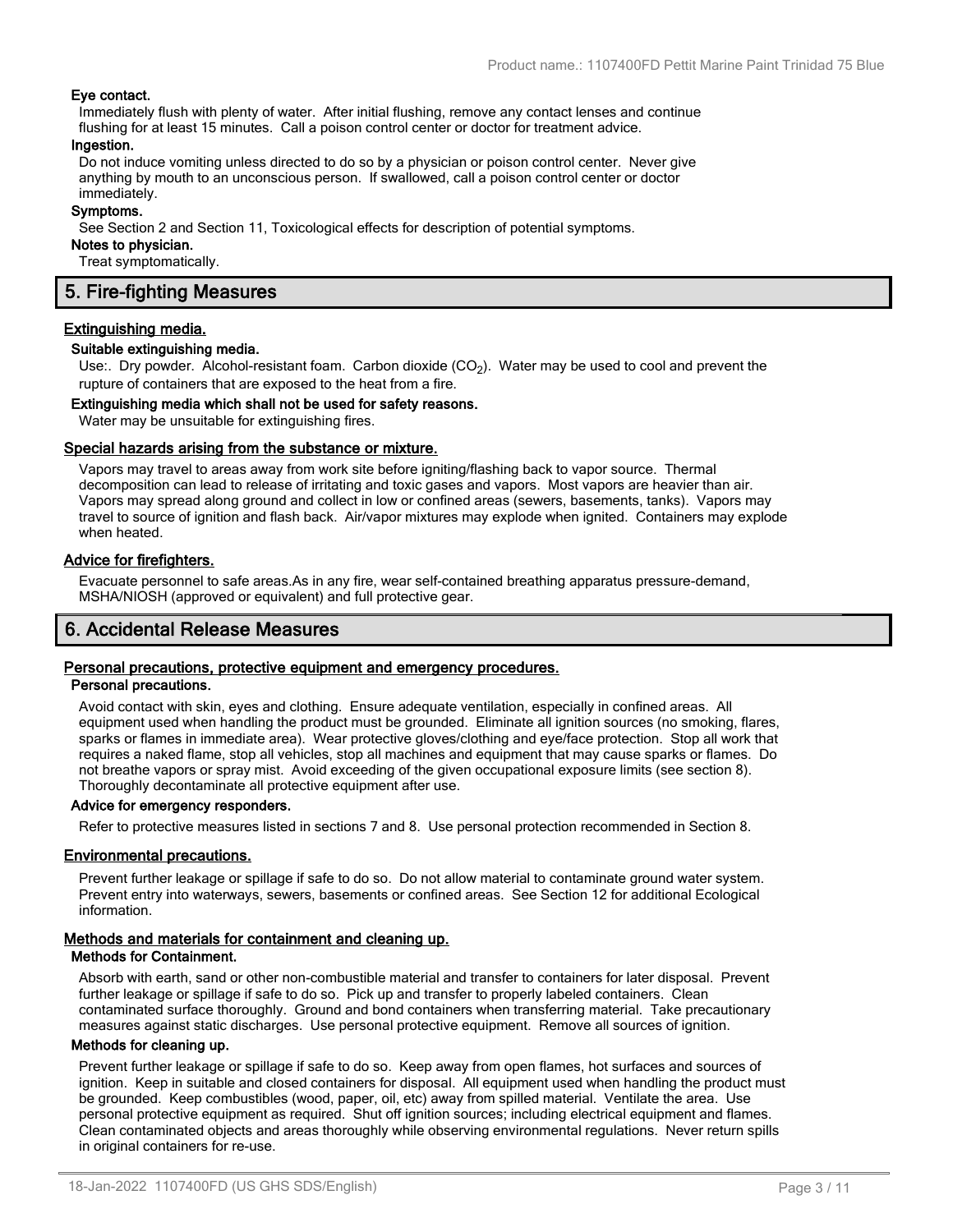#### **Reference to other sections.**

See section 8 for more information.

# **7. Handling and Storage**

#### **Conditions for safe storage, including any incompatibilities.**

#### **Advice on safe handling.**

Avoid contact with skin, eyes and clothing. Handle in accordance with good industrial hygiene and safety practice. Keep away from open flames, hot surfaces and sources of ignition. Do not pressurize, cut, weld, braze, solder, drill, grind, or expose container to heat, flame, sparks, static electricity, or other sources of ignition. Wash hands before breaks and immediately after handling the product. All equipment used when handling the product must be grounded. Take precautionary measures against static discharges. Do not breathe vapors or spray mist. Use according to package label instructions. Ground and bond containers when transferring material.

#### **Hygiene measures.**

Handle in accordance with good industrial hygiene and safety practice for diagnostics. Do not eat, drink or smoke when using this product. Remove and wash contaminated clothing before re-use. Avoid contact with skin, eyes and clothing. Wash hands before breaks and immediately after handling the product.

#### **Storage Conditions.**

Keep container closed when not in use. Keep in properly labeled containers. Keep containers tightly closed in a dry, cool and well-ventilated place. Store in accordance with local regulations. Keep from freezing. Keep away from food, drink and animal feedingstuffs. Keep away from heat, hot surfaces, sparks, open flames and other ignition sources. No smoking.

# **8. Exposure Controls/Personal Protection**

| <b>Ingredients with Occupational Exposure Limits</b> |                      |                       |                      |                         |  |
|------------------------------------------------------|----------------------|-----------------------|----------------------|-------------------------|--|
| <b>Chemical Name</b>                                 | <b>ACGIH TLV-TWA</b> | <b>ACGIH-TLV STEL</b> | <b>OSHA PEL-TWA</b>  | <b>OSHA PEL-CEILING</b> |  |
| <b>Titanium Dioxide</b>                              | 10 mg/m $3$          | N.E.                  | 15 mg/m $3$          | N.E.                    |  |
| Zinc oxide                                           | 2 mg/m $3$           | 10 mg/m $3$           | 5 mg/m $3$           | N.E.                    |  |
| <b>XYLENE</b>                                        | $100$ ppm            | $150$ ppm             | $100$ ppm            | N.E.                    |  |
| Copper (as Cu Dust & Mists)                          | $0.2 \text{ mg/m}^3$ | N.E.                  | $0.1 \text{ mg/m}^3$ | N.E.                    |  |
| Naphthalene                                          | $10$ ppm             | N.E.                  | $10$ ppm             | N.E.                    |  |
| Ethyl Benzene                                        | 20 ppm               | N.E.                  | $100$ ppm            | N.E.                    |  |

**TLV = Threshold Limit Value TWA = Time Weighted Average PEL = Permissible Exposure Limit STEL = Short-Term Exposure Limit N.E. = Not Established**

#### **Engineering Measures.**

Ensure adequate ventilation, especially in confined areas. Apply technical measures to comply with the occupational exposure limits.

#### **Personal protective equipment.**

#### **Eye/Face Protection.**

If splashes are likely to occur, wear:. Face-shield. Safety glasses with side-shields. Tightly fitting safety goggles.

#### **Skin and body protection.**

Use:. Long sleeved clothing. Protective shoes or boots. Solvent-resistant gloves. Solvent-resistant apron and boots. Wear impervious gloves and/or clothing if needed to prevent contact with the material. Gloves must be inspected prior to use. Please observe the instructions regarding permeability and breakthrough time which are provided by the supplier of the gloves. Also take into consideration the specific local conditions under which the product is used, such as the danger of cuts, abrasion. Remove and wash contaminated clothing before re-use.

#### **Respiratory protection.**

In case of inadequate ventilation wear respiratory protection. If exposure limits are exceeded or irritation is experienced, respiratory protection should be worn. Respiratory protection must be provided in accordance with current local regulations.

#### **9. Physical and chemical properties.**

#### **Information on basic physical and chemical properties.**

**Physical state** Liquid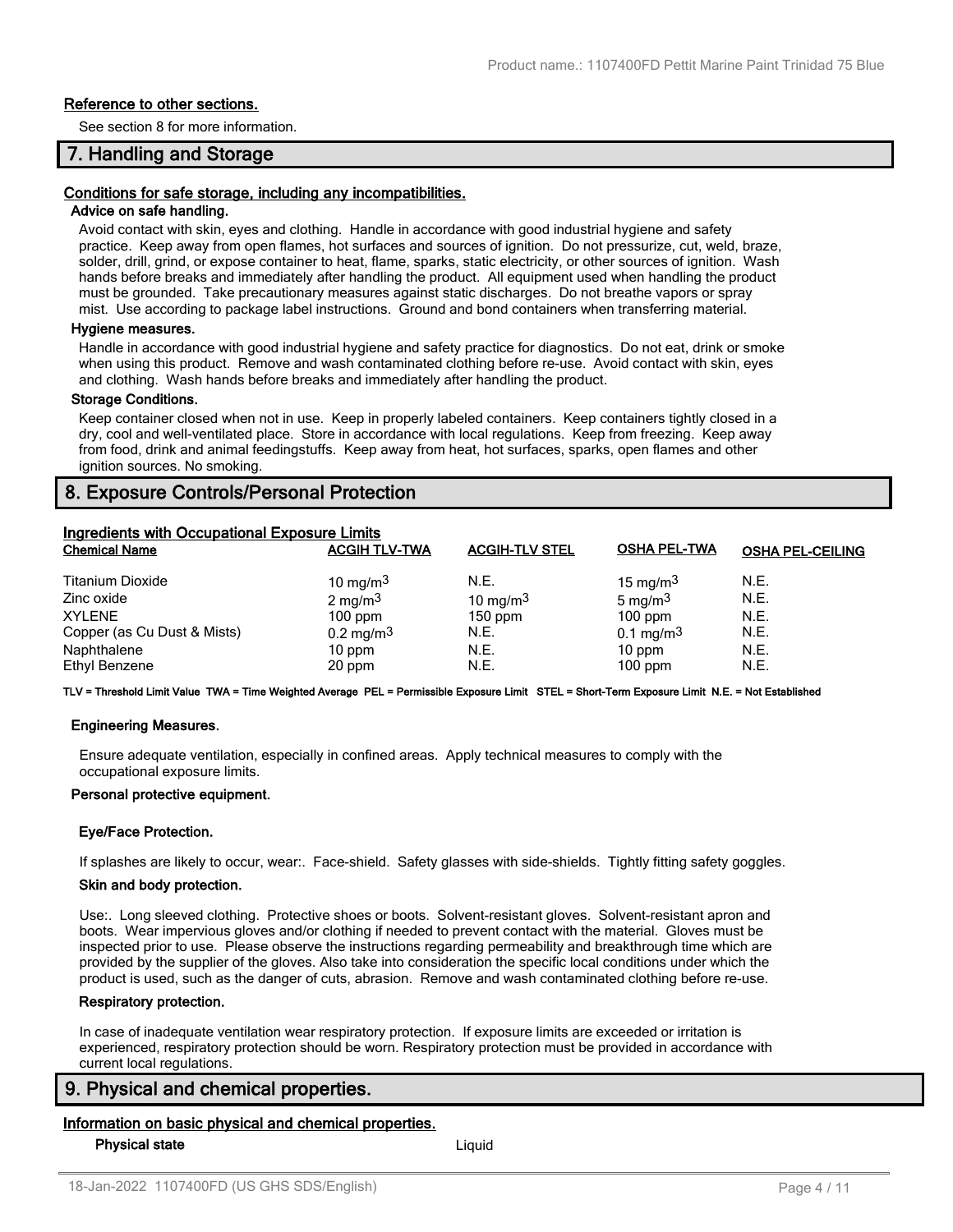| Appearance                                | No Information             |
|-------------------------------------------|----------------------------|
| Color                                     | Blue                       |
| Odor                                      | Hydrocarbon-like           |
| <b>Odor Threshold</b>                     | No Information             |
| рH                                        | No Information             |
| Melting/freezing point., °C (°F)          | No Information             |
| Flash Point., °C (°F)                     | 21 (69.80)                 |
| Boiling point/boiling range., °C (°F)     | 137 - 3,000 (278.6 - 5432) |
| <b>Evaporation rate</b>                   | No Information Available   |
| <b>Explosive properties.</b>              | No Information             |
| Vapor pressure.                           | No Information             |
| Vapor density.                            | No Information             |
| Specific Gravity. (g/cm <sup>3</sup> )    | 2.407                      |
| Water solubility.                         | No Information             |
| <b>Partition coefficient.</b>             | No Information             |
| Autoignition temperature., °C             | No Information             |
| Decomposition Temperature °C.             | No Information             |
| Viscosity, kinematic.                     | $>22$ mm $2/s$             |
| Other information.                        |                            |
| Volatile organic compounds (VOC) content. | $329.7$ g/L                |
| Density, Ib/gal                           | 20.043                     |

# **10. Stability and Reactivity**

#### **Reactivity.**

Stable under normal conditions.

#### **Chemical stability.**

Stable under recommended storage conditions.

#### **Possibility of hazardous reactions.**

None known based on information supplied.

#### **Conditions to Avoid.**

Heat (temperatures above flash point), sparks, ignition points, flames, static electricity. Keep away from heat and sources of ignition. Do not freeze.

#### **Incompatible Materials.**

None known based on information supplied.

#### **Hazardous Decomposition Products.**

Thermal decomposition can lead to release of irritating gases and vapours. Possible formation of carbon oxides, nitrogen oxides, and hazardous organic compounds.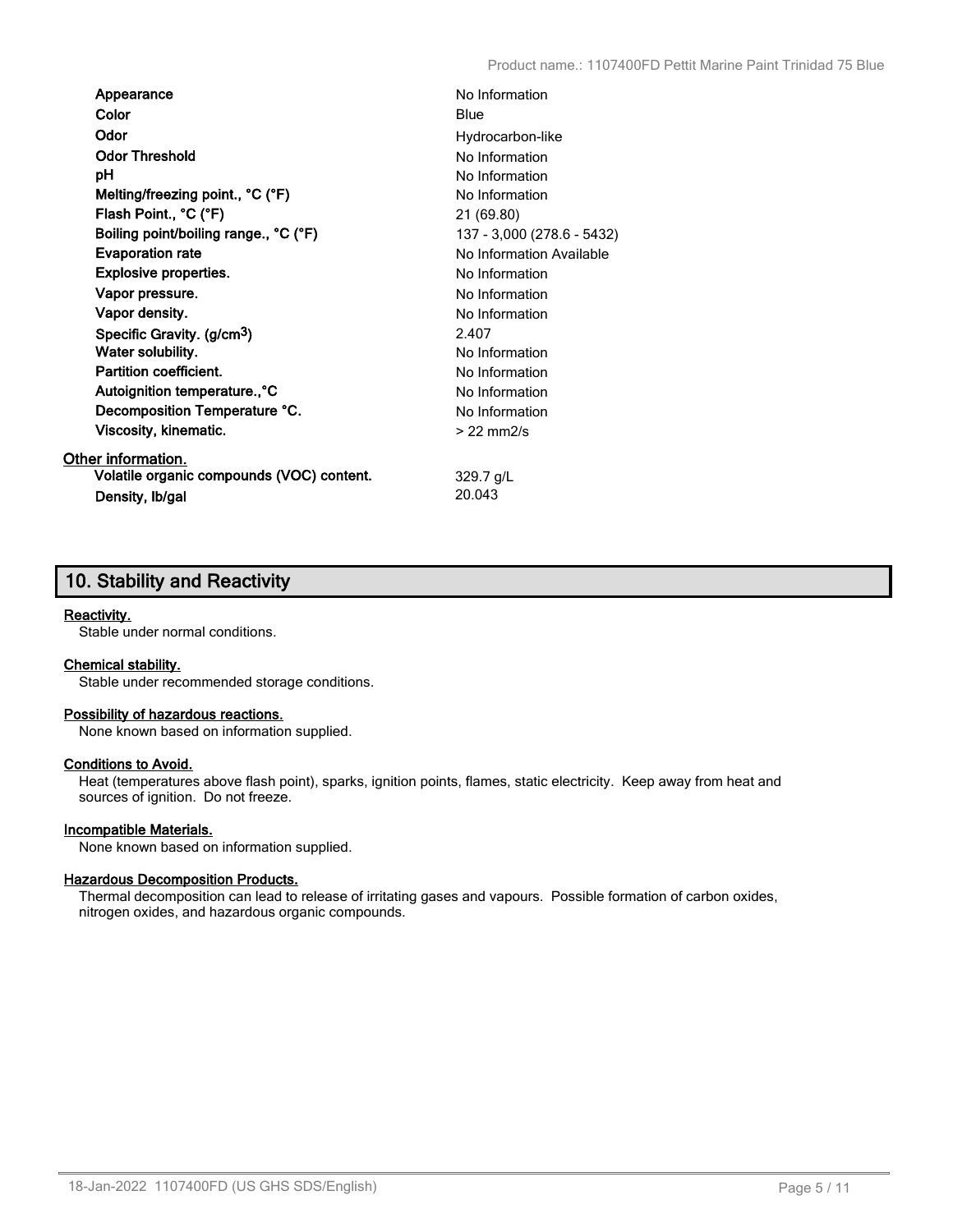# **11. Toxicological Information**

## **Information on toxicological effects.**

#### **Acute toxicity.**

## **Product Information**

No Information

# **The following values are calculated based on chapter 3.1 of the GHS document.**

**ATEmix (oral)** 760.3 mg/kg<br> **ATEmix (dermal)** 2,745.1 mg/kg **ATEmix (dermal)** 2,745.1 m<br>**ATEmix (inhalation - dust/mist)** 2.01 mg/l **ATEmix (inhalation - dust/mist)** 

#### **Component Information.**

| CAS-No.        | <b>Chemical Name</b>                        | LD50 Oral        | LD50 Dermal           | <b>LC50 Inhalation</b> |
|----------------|---------------------------------------------|------------------|-----------------------|------------------------|
| 1317-39-1      | Cuprous oxide                               | 470 mg/kg Rat    | $>$ 2000 mg/kg Rat    | N.I.                   |
| 64742-94-5     | Heavy aromatic naphtha                      | >5000 mg/kg Rat  | >2000 mg/kg<br>Rabbit | >.6 mg/L Rat (Vapor)   |
| 98-56-6        | Parachlorobenzotrifluoride                  | 13000 mg/kg Rat  | >3300 mg/kg<br>Rabbit | 33 mg/L Rat (Vapor)    |
| 13463-67-7     | Titanium Dioxide                            | >10000 mg/kg Rat | N.I.                  | 5.09 mg/L Rat (Dust)   |
| 64742-95-6     | Solvent naphtha (petroleum), light aromatic | 8400 mg/kg Rat   | N.I.                  | N.I.                   |
| 1314-13-2      | Zinc oxide                                  | >5000 mg/kg Rat  | N.I.                  | >5.7 mg/L Rat (Dust)   |
| 95-63-6        | 1,2,4-TRIMETHYLBENZENE                      | 3280 mg/kg Rat   | >3160 mg/kg<br>Rabbit | 18 mg/L Rat (Vapor)    |
| 1317-38-0      | Cupric Oxide                                | N.I.             | >2000 mg/kg Rat N.I.  |                        |
| 1330-20-7      | <b>XYLENE</b>                               | 3500 mg/kg Rat   | >4350 mg/kg<br>Rabbit | 29.08 mg/L Rat (Vapor) |
| $91 - 20 - 3$  | Naphthalene                                 | 1110 mg/kg Rat   | 2002 mg/kg Rat        | N.I.                   |
| $100 - 41 - 4$ | Ethyl Benzene                               | 3500 mg/kg Rat   | 15400 mg/kg<br>Rabbit | NA (Dust)              |
| 872-50-4       | N-METHYL-2-PYRROLIDONE                      | 3914 mg/kg Rat   | 8000 mg/kg<br>Rabbit  | N.I.                   |

N.I. = No Information

#### **Skin corrosion/irritation.**

SKIN IRRITANT.

### **Eye damage/irritation.**

No Information

# **Respiratory or skin sensitization.**

No Information

### **Ingestion.**

May be harmful if swallowed.

## **Germ cell mutagenicity.**

No Information

# **Carcinogenicity.**

No Information

| CAS-No.              | <b>Chemical Name</b>       | <b>IARC</b>   | NTP                                                               | <b>OSHA</b> |
|----------------------|----------------------------|---------------|-------------------------------------------------------------------|-------------|
| 98-56-6              | Parachlorobenzotrifluoride | IARC Group 2B |                                                                   |             |
| 13463-67-7           | <b>Titanium Dioxide</b>    | IARC Group 2B | -                                                                 |             |
| 1330-20-7            | <b>XYLENE</b>              | IARC Group 3  |                                                                   |             |
| 91-20-3              | Naphthalene                | Group 2B      | <b>NTP Reasonally</b><br>Anticipated to be<br>Human<br>Carcinogen |             |
| $100 - 41 - 4$       | Ethyl Benzene              | IARC Group 2B |                                                                   |             |
| oproduotivo tovioity |                            |               |                                                                   |             |

**Reproductive toxicity.**

No Information

## **Specific target organ systemic toxicity (single exposure).**

No Information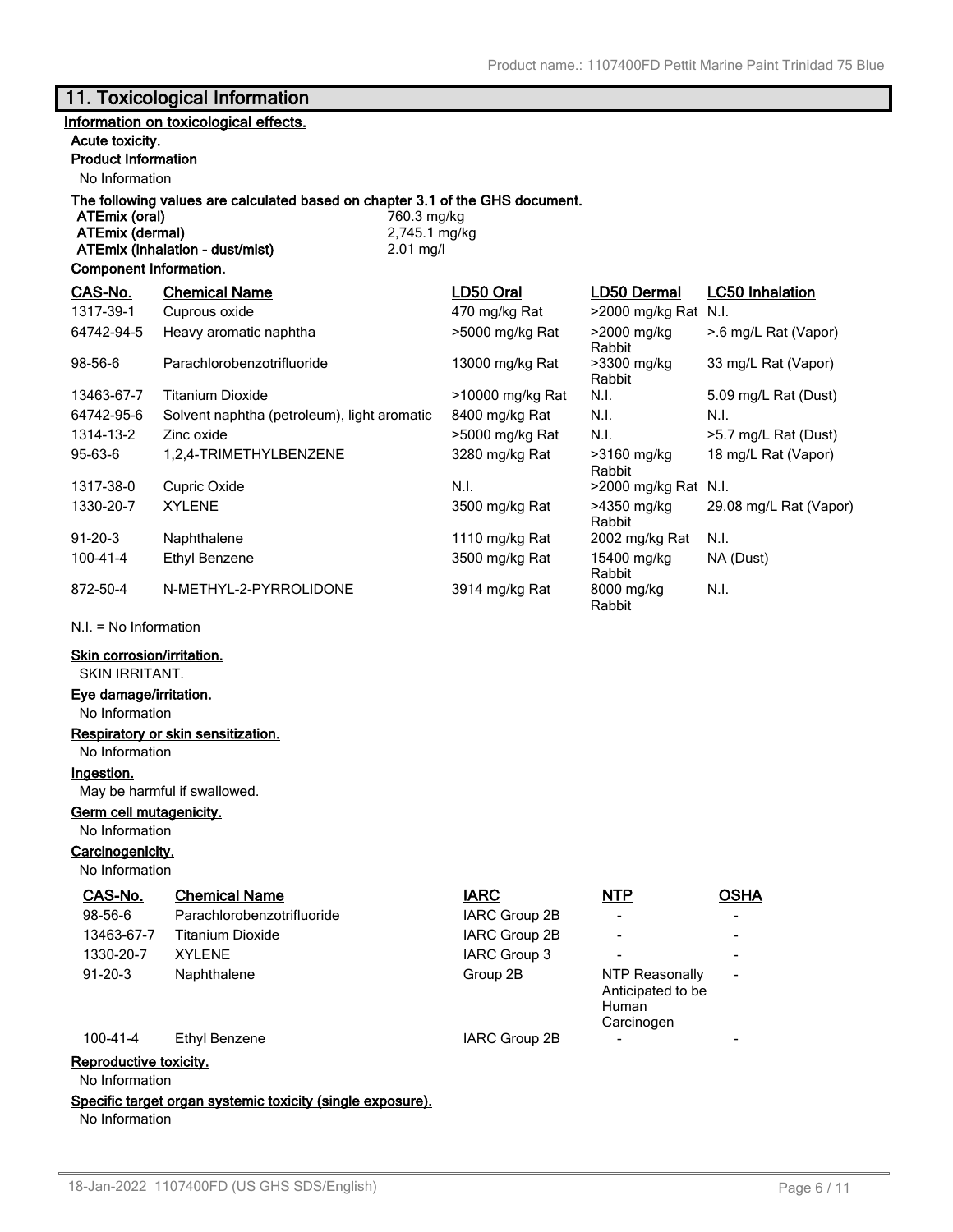## **Specific target organ systemic toxicity (repeated exposure).**

May cause damage to organs through prolonged or repeated exposure.

# **Aspiration hazard.**

No Information

## **Primary Route(s) of Entry**

Inhalation

# **12. Ecological Information**

#### **Toxicity.**

4.67% of the mixture consists of ingredient(s) of unknown aquatic toxicity

# **Ecotoxicity effects.**

| <b>Chemical Name</b>                                         | <b>Toxicity to algae</b>                                                                                                                                      | <b>Toxicity to fish</b>                                                                                                                                                                                                                                                                                                                                                                                                                                                                                 | Toxicity to daphnia and other                                                 |
|--------------------------------------------------------------|---------------------------------------------------------------------------------------------------------------------------------------------------------------|---------------------------------------------------------------------------------------------------------------------------------------------------------------------------------------------------------------------------------------------------------------------------------------------------------------------------------------------------------------------------------------------------------------------------------------------------------------------------------------------------------|-------------------------------------------------------------------------------|
|                                                              | EC50 96 h Desmodesmus                                                                                                                                         |                                                                                                                                                                                                                                                                                                                                                                                                                                                                                                         | aquatic invertebrates                                                         |
| Cuprous oxide<br>1317-39-1                                   | subspicatus 65 mg/L, EC50 96 h<br>Pseudokirchneriella subcapitata<br>0.021 - 0.037 mg/L, EC50 96 h<br>Pseudokirchneriella subcapitata<br>$0.055 - 0.076$ mg/L |                                                                                                                                                                                                                                                                                                                                                                                                                                                                                                         | EC50 48 h Daphnia magna 0.51<br>mg/L                                          |
| Heavy aromatic naphtha<br>64742-94-5                         |                                                                                                                                                               | LC50 96 h Pimephales promelas<br>19 mg/L, LC50 96 h<br>Oncorhynchus mykiss 2.34 mg/L,<br>LC50 96 h Lepomis macrochirus<br>1740 mg/L, LC50 96 h<br>Pimephales promelas 45 mg/L,<br>LC50 96 h Pimephales promelas<br>41 mg/L                                                                                                                                                                                                                                                                              | EC50 48 h Daphnia magna 0.95<br>mg/L                                          |
| Parachlorobenzotrifluoride<br>98-56-6                        |                                                                                                                                                               | LC50 96 h Danio rerio 3 mg/L                                                                                                                                                                                                                                                                                                                                                                                                                                                                            | EC50 48 h Daphnia magna 3.68<br>mg/L                                          |
| Solvent naphtha (petroleum),<br>light aromatic<br>64742-95-6 |                                                                                                                                                               | LC50 96 h Oncorhynchus mykiss<br>$9.22$ mg/L                                                                                                                                                                                                                                                                                                                                                                                                                                                            | EC50 48 h Daphnia magna 6.14<br>mg/L                                          |
| Zinc oxide<br>1314-13-2                                      |                                                                                                                                                               | LC50 96 h Danio rerio 1.55 mg/L                                                                                                                                                                                                                                                                                                                                                                                                                                                                         |                                                                               |
| 1,2,4-TRIMETHYLBENZENE<br>95-63-6                            |                                                                                                                                                               | LC50 96 h Pimephales promelas<br>7.19 - 8.28 mg/L                                                                                                                                                                                                                                                                                                                                                                                                                                                       | EC50 48 h Daphnia magna 6.14<br>mg/L                                          |
| <b>XYLENE</b><br>1330-20-7                                   |                                                                                                                                                               | LC50 96 h Pimephales promelas<br>13.4 mg/L, LC50 96 h<br>Oncorhynchus mykiss 2.661 -<br>4.093 mg/L, LC50 96 h<br>Oncorhynchus mykiss 13.5 - 17.3<br>mg/L, LC50 96 h Lepomis<br>macrochirus 13.1 - 16.5 mg/L,<br>LC50 96 h Lepomis macrochirus<br>19 mg/L, LC50 96 h Lepomis<br>macrochirus 7.711 - 9.591 mg/L,<br>LC50 96 h Pimephales promelas<br>23.53 - 29.97 mg/L, LC50 96 h<br>Cyprinus carpio 780 mg/L, LC50<br>96 h Cyprinus carpio >780 mg/L,<br>LC50 96 h Poecilia reticulata<br>$30.26 - 40.$ | EC50 48 h water flea 3.82 mg/L,<br>LC50 48 h Gammarus lacustris<br>$0.6$ mg/L |
| Copper (as Cu Dust & Mists)<br>7440-50-8                     | EC50 72 h Pseudokirchneriella<br>subcapitata 0.0426 - 0.0535 mg/<br>L, EC50 96 h Pseudokirchneriella<br>subcapitata 0.031 - 0.054 mg/L                        | LC50 96 h Pimephales promelas<br>0.0068 - 0.0156 mg/L, LC50 96 h<br>Pimephales promelas <0.3 mg/L,<br>LC50 96 h Pimephales promelas<br>0.2 mg/L, LC50 96 h<br>Oncorhynchus mykiss 0.052 mg/<br>L, LC50 96 h Lepomis<br>macrochirus 1.25 mg/L, LC50 96<br>h Cyprinus carpio 0.3 mg/L,<br>LC50 96 h Cyprinus carpio 0.8<br>mg/L, LC50 96 h Poecilia<br>reticulata 0.112 mg/L                                                                                                                              | EC50 48 h Daphnia magna 0.03<br>mg/L                                          |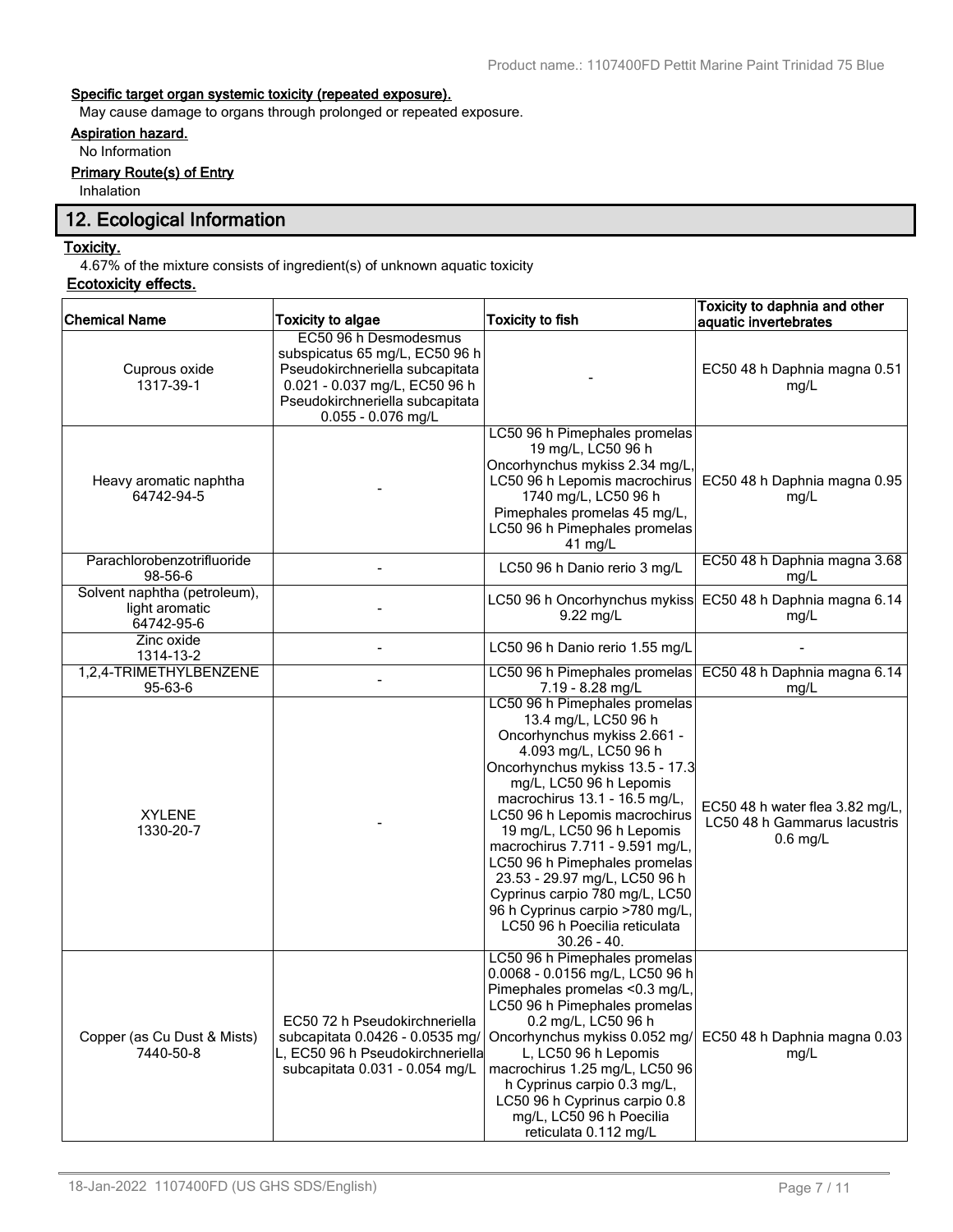| Naphthalene<br>$91 - 20 - 3$       |                                                                                                                                                                                                                                                     | LC50 96 h Pimephales promelas<br>5.74 - 6.44 mg/L, LC50 96 h<br>Oncorhynchus mykiss 1.6 mg/L,<br>0.91 - 2.82 mg/L, LC50 96 h<br>Pimephales promelas 1.99 mg/L,<br>LC50 96 h Lepomis macrochirus<br>31.0265 mg/L                                                                            | LC50 48 h Daphnia magna 2.16<br>LC50 96 h Oncorhynchus mykiss mg/L, EC50 48 h Daphnia magna<br>1.96 mg/L, EC50 48 h Daphnia<br>magna 1.09 - 3.4 mg/L |
|------------------------------------|-----------------------------------------------------------------------------------------------------------------------------------------------------------------------------------------------------------------------------------------------------|--------------------------------------------------------------------------------------------------------------------------------------------------------------------------------------------------------------------------------------------------------------------------------------------|------------------------------------------------------------------------------------------------------------------------------------------------------|
| Ethyl Benzene<br>100-41-4          | EC50 72 h Pseudokirchneriella<br>subcapitata 4.6 mg/L, EC50 96 h<br>Pseudokirchneriella subcapitata<br>>438 mg/L, EC50 72 h<br>Pseudokirchneriella subcapitata<br>2.6 - 11.3 mg/L, EC50 96 h<br>Pseudokirchneriella subcapitata<br>$1.7 - 7.6$ mg/L | LC50 96 h Oncorhynchus mykiss<br>11.0 - 18.0 mg/L, LC50 96 h<br>Oncorhynchus mykiss 4.2 mg/L,<br>LC50 96 h Pimephales promelas<br>7.55 - 11 mg/L, LC50 96 h<br>Lepomis macrochirus 32 mg/L,<br>LC50 96 h Pimephales promelas<br>9.1 - 15.6 mg/L, LC50 96 h<br>Poecilia reticulata 9.6 mg/L | EC50 48 h Daphnia magna 1.8 -<br>$2.4$ mg/L                                                                                                          |
| N-METHYL-2-PYRROLIDONE<br>872-50-4 | EC50 72 h Desmodesmus<br>subspicatus >500 mg/L                                                                                                                                                                                                      | LC50 96 h Lepomis macrochirus<br>832 mg/L, LC50 96 h Pimephales EC50 48 h Daphnia magna 4897<br>promelas 1072 mg/L, LC50 96 h<br>Poecilia reticulata 1400 mg/L                                                                                                                             | mg/L                                                                                                                                                 |

#### **Persistence and degradability.**

No data are available on the product itself.

#### **Bioaccumulative potential.**

Discharge into the environment must be avoided.

| CAS-No.       | <b>Chemical Name</b>       | log POW       |
|---------------|----------------------------|---------------|
| 64742-94-5    | Heavy aromatic naphtha     | $2.9 - 6.1$   |
| 98-56-6       | Parachlorobenzotrifluoride | 3.7           |
| $95 - 63 - 6$ | 1,2,4-TRIMETHYLBENZENE     | 3.63          |
| 1330-20-7     | <b>XYLENE</b>              | $2.77 - 3.15$ |
| $91 - 20 - 3$ | Naphthalene                | 3.6           |
| 100-41-4      | <b>Ethyl Benzene</b>       | 3.2           |
| 872-50-4      | N-METHYL-2-PYRROLIDONE     | $-0.46$       |
|               |                            |               |

#### **Mobility in soil.**

No information

#### **Other adverse effects.**

No information

# **13. Disposal Considerations**

#### **Waste Disposal Guidance.**

Pesticide wastes are acutely hazardous. Improper disposal of excess pesticide, spray mixture, or rinsate is a violation of Federal Law. If these wastes can not be disposed of by use according to label instructions, contact your State Pesticide or Environmental Control Agency, or the Hazardous Waste representative at the nearest EPA Regional Office for guidance. Disposal should be in accordance with applicable regional, national and local laws and regulations.

Empty containers should be taken to an approved waste handling site for recycling or disposal.

# **14. Transport Information**

## **DOT**

| <b>Shipping Name:</b>          | Paint                                                                                                                                                                                                                                                        |
|--------------------------------|--------------------------------------------------------------------------------------------------------------------------------------------------------------------------------------------------------------------------------------------------------------|
| <b>Hazard Class:</b>           |                                                                                                                                                                                                                                                              |
| <b>UN/NA Number:</b>           | 1263                                                                                                                                                                                                                                                         |
| Packing Group:                 |                                                                                                                                                                                                                                                              |
| <b>Additional Information:</b> | LTD QTY EXCEPTION: This product may be reclassified as "limited quantity" per 49 CFR 173.150<br>(b)(2) and 49 CFR 172 Special Provision 149 and thus is exempt from labeling requirements when<br>transported within the U.S. by motor vehicle or rail only. |

## **IMDG**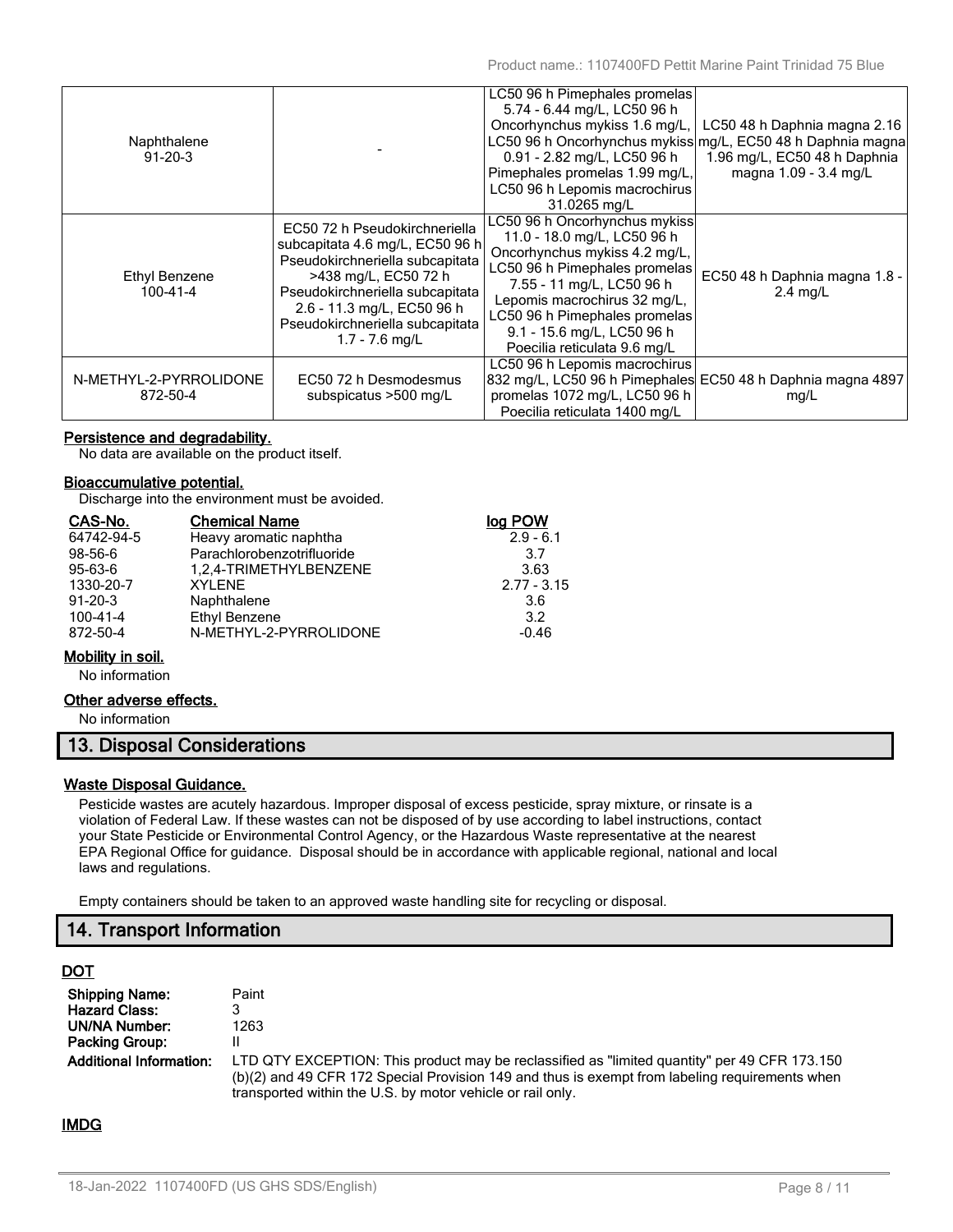| Proper Shipping Name: | Paint, Marine Pollutant (copper) |
|-----------------------|----------------------------------|
| <b>Hazard Class:</b>  |                                  |
| UN Number:            | 1263                             |
| <b>Packing Group:</b> |                                  |
| <b>IATA</b>           |                                  |

| <b>Proper Shipping Name:</b> UN1263, Paint |   |
|--------------------------------------------|---|
| <b>Hazard Class:</b>                       | 3 |
| Packing Group:                             | Ш |

# **15. Regulatory Information**

# **International Inventories:**

| TSCA                 | Complies                                                                                          |
|----------------------|---------------------------------------------------------------------------------------------------|
| DSL                  |                                                                                                   |
| <b>DSL/NDSL</b>      |                                                                                                   |
| <b>EINECS/ELINCS</b> |                                                                                                   |
| <b>ENCS</b>          |                                                                                                   |
| <b>IECSC</b>         |                                                                                                   |
| KECI                 |                                                                                                   |
| <b>PICCS</b>         |                                                                                                   |
| AICS                 |                                                                                                   |
| <b>NZIoC</b>         |                                                                                                   |
| TCSI                 |                                                                                                   |
| <b>TSCA</b>          | United States Toxic Substances Control Act Section 8(b) Inventory.                                |
| <b>DSL</b>           | Canadian Domestic Substances List.                                                                |
| <b>DSL/NDSL</b>      | Canadian Domestic Substances List/Canadian Non-Domestic Substances List                           |
| <b>EINECS/ELINCS</b> | European Inventory of Existing Chemical Substances/European List of Notified Chemical Substances. |
| <b>ENCS</b>          | Japan Existing and New Chemical Substances.                                                       |
| <b>IECSC</b>         | China Inventory of Existing Chemical Substances.                                                  |
| <b>KECL</b>          | Korean Existing and Evaluated Chemical Substances.                                                |
| <b>PICCS</b>         | Philippines Inventory of Chemicals and Chemical Substances.                                       |
| <b>AICS</b>          | Australian Inventory of Chemical Substances.                                                      |
| <b>NZIoC</b>         | New Zealand Inventory of Chemicals.                                                               |
| TCSI                 | <b>Taiwan Chemical Substance Inventory</b>                                                        |

# **U.S. Federal Regulations:**

# **SARA SECTION 313:**

This product contains the following substances subject to the reporting requirements of Section 313 of Title III of the Superfund Amendment and Reauthorization Act of 1986 and 40 CFR part 372: .

| <b>Chemical Name</b>        | CAS-No.        | <b>Weight Percent</b> |
|-----------------------------|----------------|-----------------------|
| 1.2.4-TRIMETHYLBENZENE      | $95 - 63 - 6$  | $1.0 - 2.5$           |
| <b>XYLENE</b>               | 1330-20-7      | $1.0 - 2.5$           |
| Copper (as Cu Dust & Mists) | 7440-50-8      | $1.0 - 2.5$           |
| Naphthalene                 | $91-20-3$      | $0.1 - 1.0$           |
| Ethyl Benzene               | $100 - 41 - 4$ | $0.1 - 1.0$           |

## **TOXIC SUBSTANCES CONTROL ACT 12(b):**

This product contains the following chemical substances subject to the reporting requirements of TSCA 12(B) if exported from the United States:.

| <b>Chemical Name</b>       | CAS-No.   |
|----------------------------|-----------|
| Parachlorobenzotrifluoride | $98-56-6$ |
| N-METHYL-2-PYRROLIDONE     | 872-50-4  |
| l ead                      | 7439-92-1 |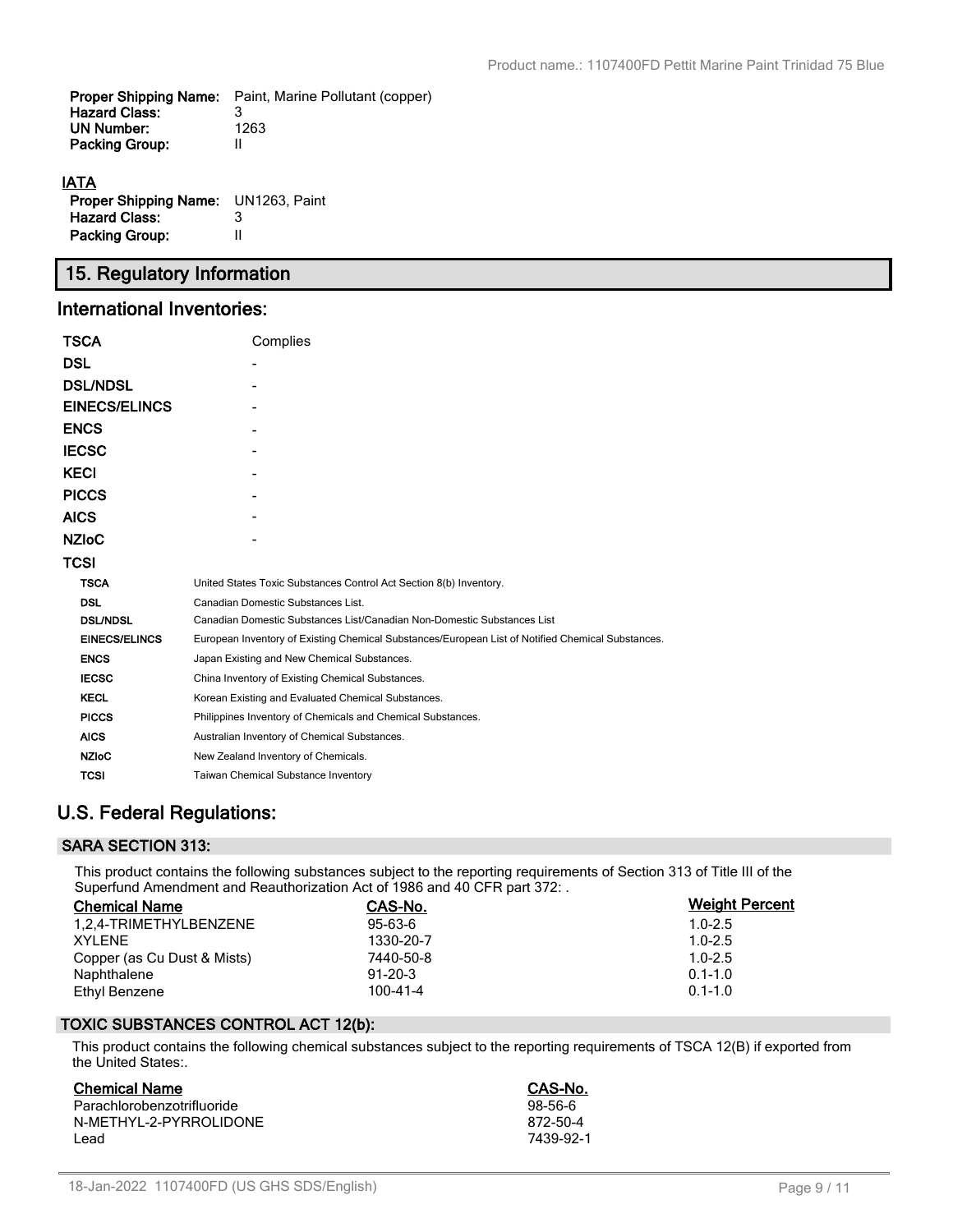### **U.S. EPA PESTICIDE INFORMATION**

# **EPA Pesticide Registration Number:** 60061-57

Product name.: 1107400FD Pettit Marine Paint Trinidad 75 Blue **EPA STATEMENT:** This chemical is a pesticide product registered by the Environmental Protection Agency and is subject to certain labeling requirements under federal pesticide law. These requirements differ from the classification criteria and hazard information required for safety data sheets, and for workplace labels of non-pesticide chemicals. Following is the hazard information as required on the pesticide label:

**EPA PESTICIDE LABEL:** WARNING. Causes eye irritation. May be fatal if swallowed or inhaled. Harmful if absorbed through the skin.

#### **ADDITIONAL INFORMATION**

Additional Information - Sxn 15: No Information

## **CALIFORNIA PROPOSITION 65 CARCINOGENS**

# WARNING

Warning: The following ingredients present in the product are known to the state of California to cause Cancer:.

| <b>Chemical Name</b>                     | CAS-No.       |
|------------------------------------------|---------------|
| Parachlorobenzotrifluoride               | 98-56-6       |
| <b>Titanium Dioxide</b>                  | 13463-67-7    |
| Naphthalene                              | $91 - 20 - 3$ |
| Ethyl Benzene                            | 100-41-4      |
| Benzene, (1-methylethyl)-                | $98 - 82 - 8$ |
| Crystalline silica (Quartz) (Respirable) | 14808-60-7    |
| Lead                                     | 7439-92-1     |

## **CALIFORNIA PROPOSITION 65 REPRODUCTIVE TOXINS**

# WARNING

Warning: The following ingredients present in the product are known to the state of California to cause birth defects, or other reproductive hazards.

#### **Chemical Name CAS-No.**

N-METHYL-2-PYRROLIDONE 872-50-4 Lead 7439-92-1

# **16. Other Information**

| <b>Revision Date:</b>  | 1/18/2022                                                                                                                                                                                                                                                                                                                                                                                                                            | <b>Supersedes Date:</b> | 2/1/2021 |
|------------------------|--------------------------------------------------------------------------------------------------------------------------------------------------------------------------------------------------------------------------------------------------------------------------------------------------------------------------------------------------------------------------------------------------------------------------------------|-------------------------|----------|
| Reason for revision:   | <b>Revision Description Changed</b><br><b>Product Composition Changed</b><br>Substance and/or Product Properties Changed in Section(s):<br>01 - Product Information<br>02 - Hazards Identification<br>03 - Composition/Information on Ingredients<br>08 - Exposure Controls/Personal Protection<br>09 - Physical & Chemical Information<br>11 - Toxicological Information<br>16 - Other Information<br>Revision Statement(s) Changed |                         |          |
| Datasheet produced by: | <b>Regulatory Department</b>                                                                                                                                                                                                                                                                                                                                                                                                         |                         |          |

#### **HMIS Ratings:**

| Health: | $\sim$<br>- | nmabilitv<br>ıa | <b>Physical Hazard:</b> | <b>Darconal</b><br>Protection: |  |
|---------|-------------|-----------------|-------------------------|--------------------------------|--|
|         |             |                 |                         |                                |  |

#### **NFPA Ratings:**

| <b>Physical</b><br>Health.<br>Chemical:<br><b>Instabilit</b><br>DIIItV:<br>$\sim$<br>---<br>- |
|-----------------------------------------------------------------------------------------------|
|-----------------------------------------------------------------------------------------------|

Legend: N.A. - Not Applicable, N.E. - Not Established, N.D. - Not Determined, N.I. - No Information